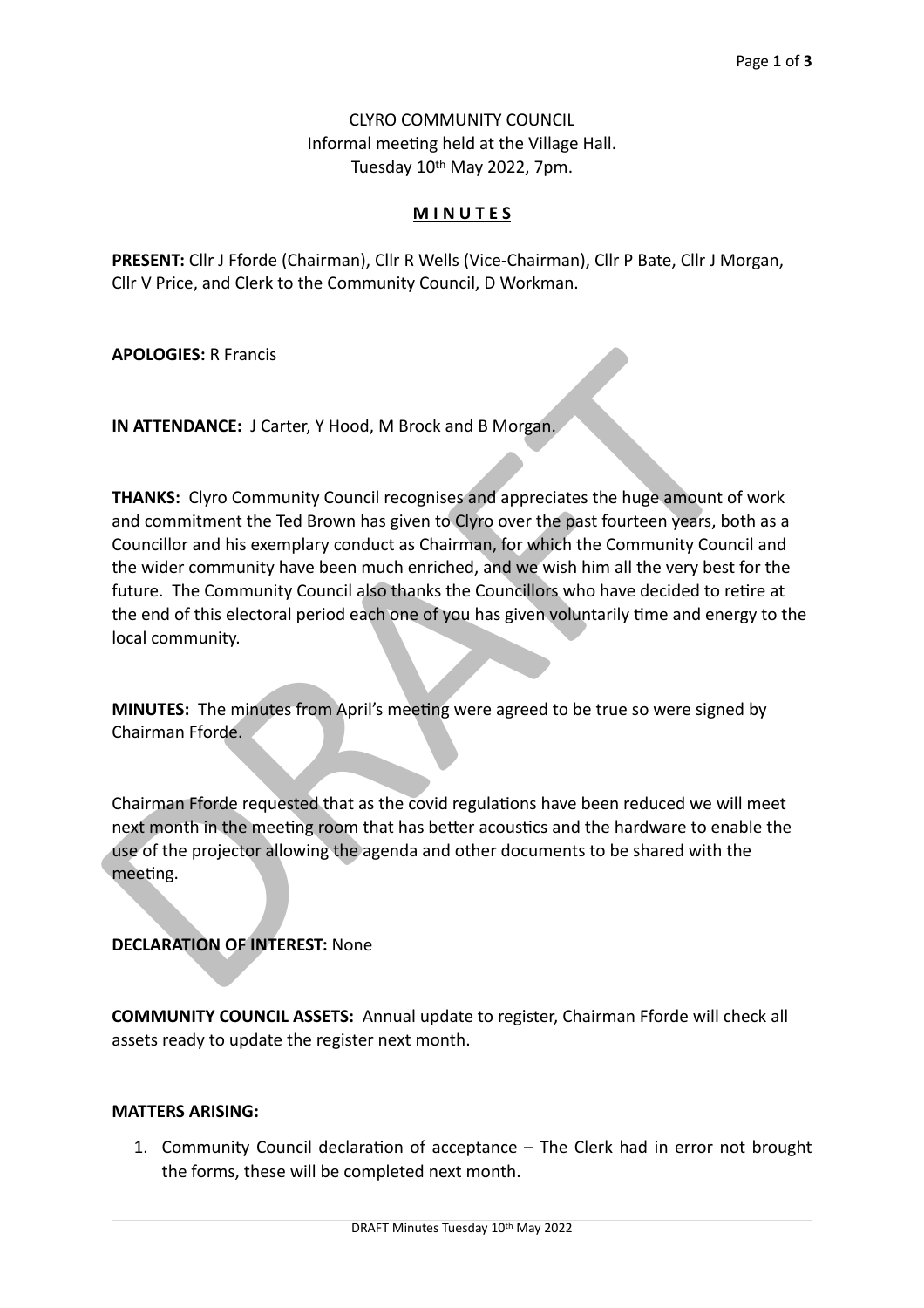- 2. Councillor's annual expenses form Cllrs completed the forms and Cllrs were asked to encourage residents to step forward for co-option on to the Community Council, four new Cllrs are required. Interested parties should attend June's meeting.
- 3. Clyro Traffic Calming update The questionnaire development is work in progress and after discussion it was decided that any sort of public engagement should be taken after Hay Festival.
- 4. Queen's Platinum Jubilee Correspondence received from the Jubilee Committee (Friends of Clyro School) asking for a donation towards the Clyro celebrations. The representatives Brian Morgan and Yvonne Hood suggested that £500 would be a great help. Cllrs agreed that this is as local as it gets, just the type of event that the Community Council should be supporting. Vice-Chairman Wells asked that some form of "receipt" be shown, for example if a bench was purchased then a plaque could be attached saying that a donation from Clyro Community Council helped to buy it.
- 5. Clyro to Hay cycle route update this item is covered above in matters arising, item 3.

## **PLANNING MATTERS inc updates and decisions:**

- **1. Application:** Erection of a standalone outbuilding to be used as extra offices. Kilverts School, Clyro, HR3 5SB. Application reference 22/0589/FUL – *No comment to make on this application*
- **2. Approved:** Single storey side extension, Net House, HR3 5RS. 22/0218/HH.
- **3. Consent:** Renovation, Saffron Hill, HR3 6HN. 21/1105/FUL

**GOVERNORS REPORT:** A new representative will be needed as Cllr Lewis has retired from the council. It was agreed to hold this until we get some new Cllrs who may wish to take on this role.

## **CORRESPONDENCE** *(incl):*

- 1. Zurich Insurance renewal document and invoice *All agreed to this renewal*
- From the signal unit and is a since that is a regist, just the type of event<br>Community Council should be supporting. Vice-Chairman Wells asked that so<br>of "receipt" be shown, for example if a bench was purchased then a pla 2. Village hall trustee meeting report, agreement and invoice for hire of the hall. – *Chairman Fforde read a report from the meeting that Ex-Chairman Brown attended. The Community Council also listened to Maggie Brock who is part of a very small management committee. She explained the critical situation that the Village Hall is in, its lease is coming to an end, more people are needed to help run it, cash flow is variable and the wall at the front needs some work. The diocese say that it is the tenant's responsibility and as Maggie said the lease is so complex it is hard to tell. The Community Council assured Maggie that they would help in any way they can, and Cllr Morgan offered to read the lease as she enjoys this type of document. Chairman Fforde will meet with Maggie to discuss in detail and see what needs to be done. The Clerk told the meeting that we must sign an agreement and pay an invoice for use. All agreed to the agreement and to pay the invoice.*